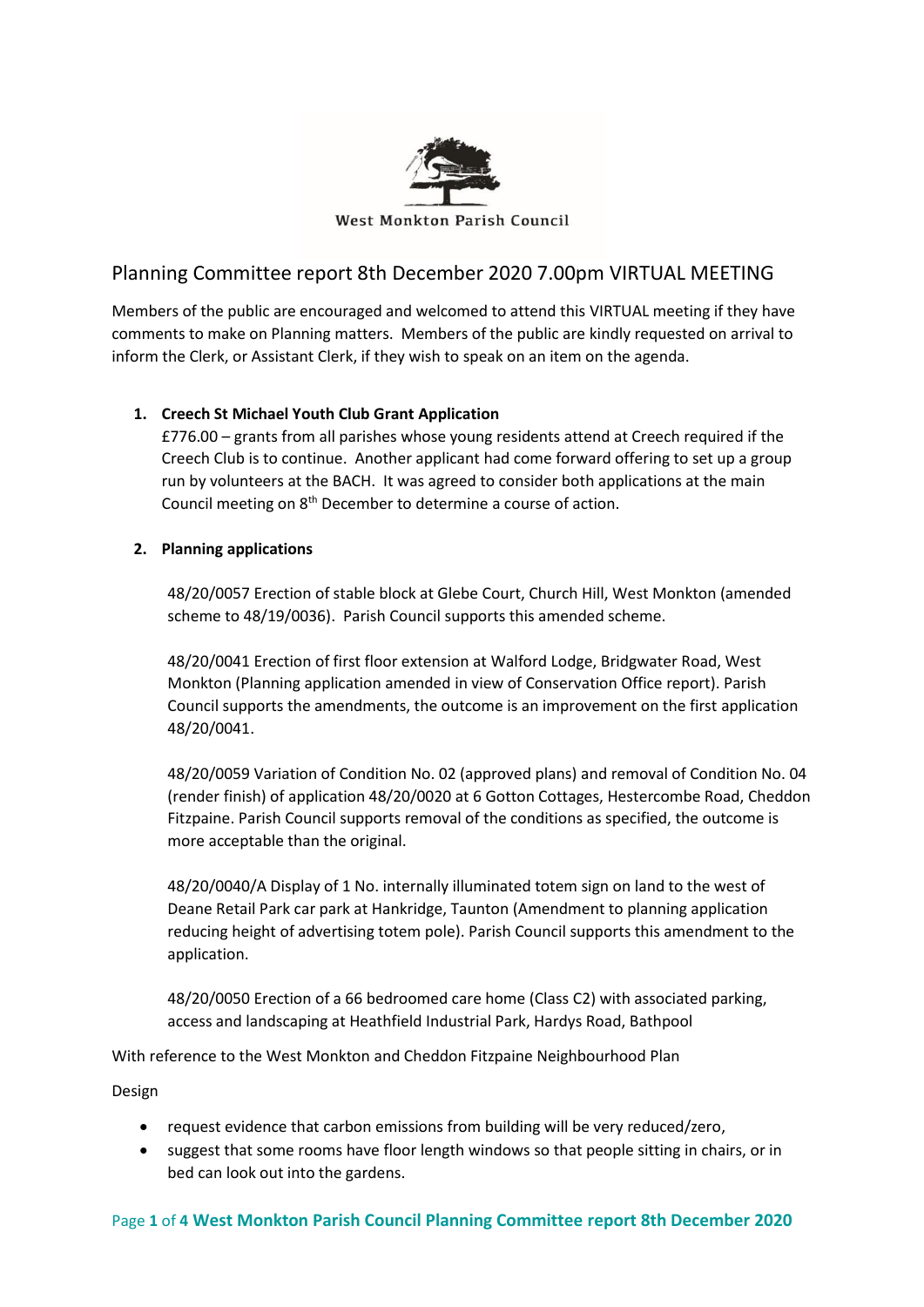# **Transport**

- suggest more EV charging points,
- adding a staff shower into the staff facilities especially to encourage those who may be cycling to work.

Recreation NP Policy R1 Dark Skies

- note use of PIR's within the building as a good thing, reducing light spillage from the building,
- require that the external lighting proposed for the car park and footpaths should be LED, directional and PIR,
- require that there should not be any lighting into the gardens, except directly onto the footpaths.

Recreation Policy R2 Green space and wildlife

Application confirms there will not be any net loss of biodiversity, but NPPF and Environment Bill both require net gain from development.

- seek explanation of net gain in biodiversity provided by the development, using DEFRA Biodiversity Metrics, in accordance with TDBC Local Biodiversity Action Plan,
- require intermittent gaps in base of railings and brick walls to allow hedgehog traffic to support essential Interconnectivity of green spaces for wildlife,
- note the need for the gardens to be secure to protect vulnerable residents, but also require that hedges are allowed to grow to at least 1metre to reduce the visual impact of metal railings around site boundary,
- require that a landscaping plan should be presented to the Planning Authority which includes native species trees, fruit, wildflowers in support of Somerset Pollinator Action Plan,
- to suggest that some of the vertical walls of the building should be made into 'green walls' to reduce the impact of the building and increase biodiversity.

Recreation Policy R3 Water and Flood attenuation/water conservation

- measures are put in place to increase the water efficiency of the building, including ensuring that the building, when operational, is phosphate neutral,
- water butts or other rainwater capture features are installed for recycling of rainwater, and
- car park and entrance drive need to be permeable to avoid rain water run-off.

Recreation Policy proposed revision R6 Trees and Hedgerows

- draw attention to the 4 bullet points below to be required for inclusion in the Landscape Plan. No Landscape Plan is presented on the SWT website so this should also be required.
- o Measures to counteract the effect of fallen leaves on drainage systems should be included.
- o Space should be allowed to accommodate growth of newly planted trees to reach their full mature height and spread without causing nuisance or structural damage.
- $\circ$  British grown trees should be purchased to reduce the risk of importing diseases and remove the need to quarantine tree stock prior to planting. Tree and shrub planting should be plastic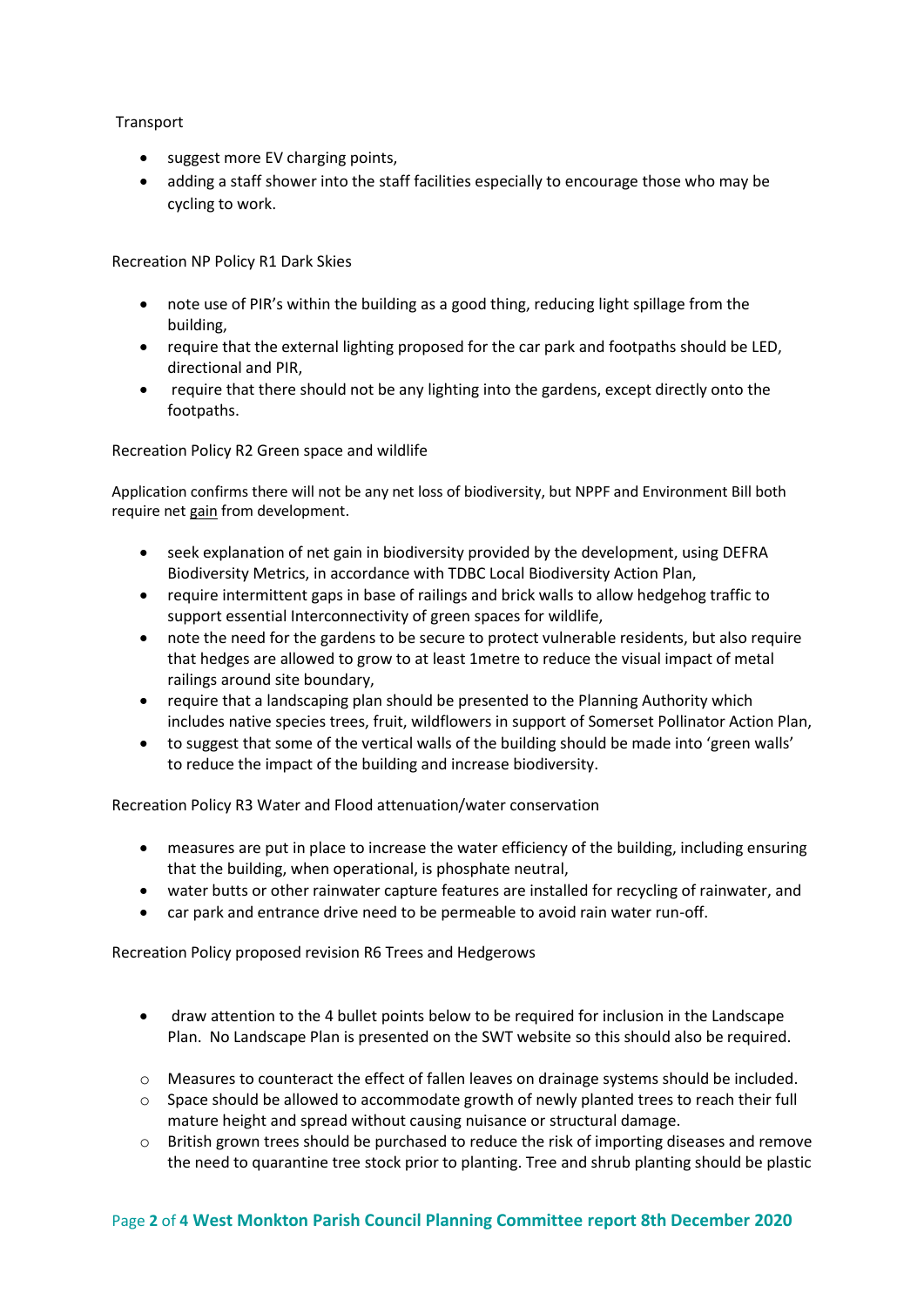free, i.e. no plastic tree guards and supports, bio-degradable plastic is not acceptable. Tree stakes should be FSC certified wood. Some of the hedgerows could be laid.

 $\circ$  A management plan for trees and hedgerows is required and all home owners/business owners should be expected and encouraged to join in and follow it.

In the interests of Community Integration:

- suggest an external noticeboard showing 'You are here' and the surrounding local parks, play areas, nature reserves, shops, pubs, community halls, churches and other places of worship.
- suggest liaison with the Manager on a regular basis for community events/coffee morning etc in reception /café area of the building?

# **Planning Enforcement:**

Case ref 71/48/20 - non-compliance with conditions 6 & 7 to planning permission ref 48/15/0053 (Furs Close surfacing and retail units car park) - Update. It was reported that a problem with the drainage had been uncovered, which has to be repaired. Once that is complete the surfacing will go ahead.

Other pending enforcement actions will be investigated as to progress: the fence at Yallands Hill and the construction in the garden of Tresco, West Monkton.

#### **3. 2021/22 Budget and Precept**

- (a) Confirm Budget/precept spread sheet and confirm amount of precept to be reported to Parish Council meeting on 8th Dec 2020. Some slight amendments had been made. The tax base has been confirmed at 2044.60. The increase in the Parish Councils proportion of the Council Tax on last year is 1p.
- (b) Support for review and development of the WMPC Grant Policy to explain proposed two streams and add details to the second stream for Climate resilience support, including application window and application form. Some suggestions were made and the amended document circulated for further comment before approval at the WM Council meeting on 8<sup>th</sup> Dec.
- (c) Agreed to spend some CIL money plus the budgeted £3000.00 on a programme of improvements to footpaths and Rights of Way in the Parish. SCC can supply gates, landowners must install – Parish Council could offer collaborative assistance with this. CIL funds for infrastructure e.g. gates; PC funds for maintenance of footpaths.

#### **4. Sports Pitches Update**

Issues regarding objections by Football Association to change of use of pitches are being resolved: FA has stated that as long as football pitches are included in MH2or South of Langaller, then it will not object to Hardys Road change to rugby and cricket. FA advised to not include two mini-football pitches in the Hardys Road ground.

Cllr Cavill has written to Kate Payne Persimmon to ascertain their position, regarding statement of support and hand over of S106 funds to SWT.

Need a statement for A Penna (as he has resigned from SWT) regarding the position of SWT ref change of use and their preparedness to forward S106 funds to Parish Council, cc to Nick Bryant. Quotes being collected for preparation of pitches to playing field standard, plus quote for car park and changing room foundations.